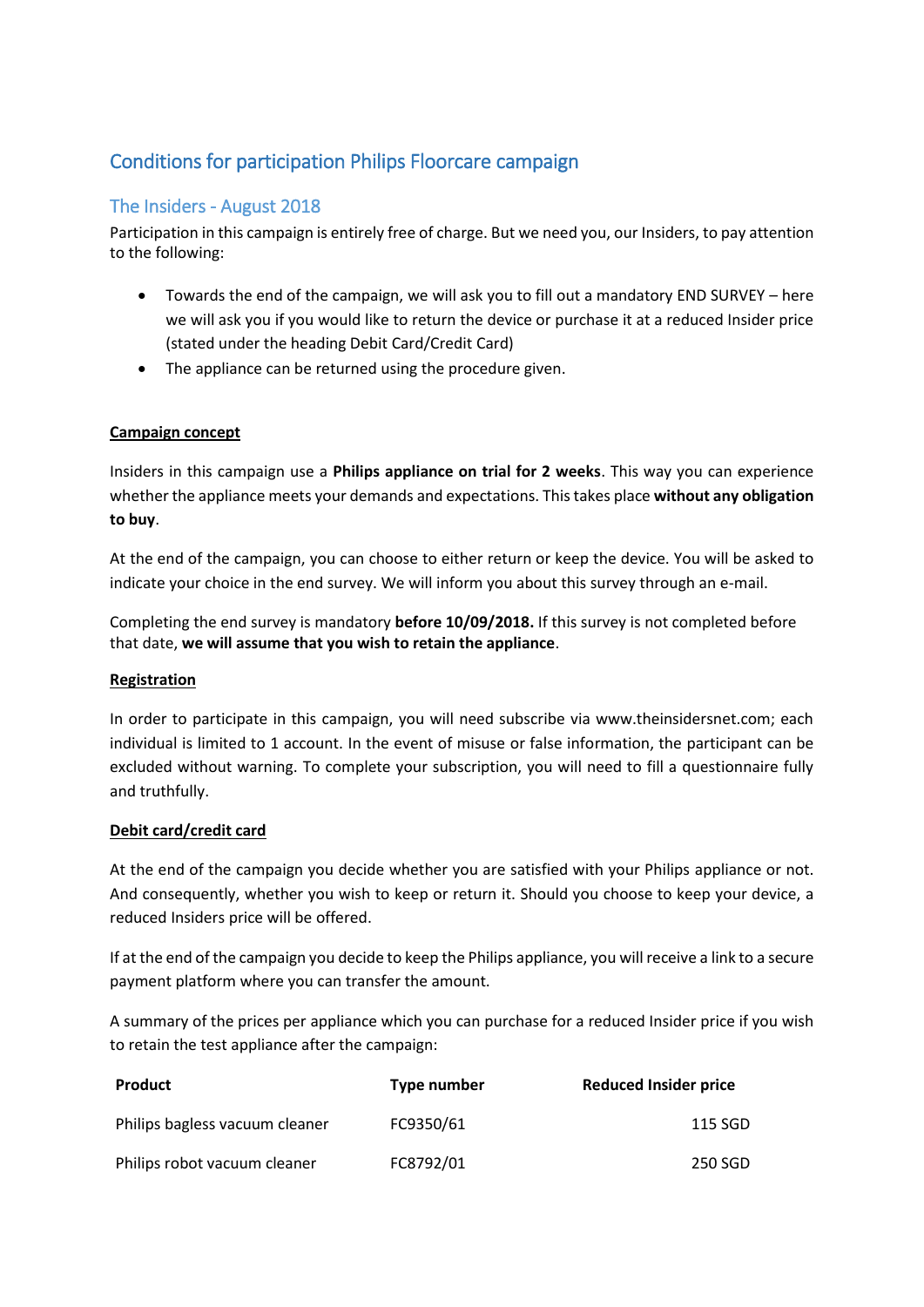| Philips robot vacuum cleaner | FC8822/01 | 450 SGD |
|------------------------------|-----------|---------|
| Philips stick vacuum cleaner | FC6823/61 | 225 SGD |
| Philips stick vacuum cleaner | FC6172/01 | 275 SGD |

## **Privacy**

All data will be treated with the utmost confidentiality. Personal information about the participants will only be shared with third parties if explicit permission is given.

# **Selection**

Based on the specific criteria of our client and based on the intrinsic motivation and indicated preference of the candidate participant, a selection shall be made about whether or not to allow participation in this campaign. This selection shall be made by The Insiders, is permanent and is nondisputable. Non-selection has no influence on any later candidacy or participation in other campaigns. This way of selection is necessary because the number of candidates is generally a lot higher than the places available.

# **Return or retain**

At the end of the campaign you have a choice:

## *Option 1: Return*

1. The appliance is returned, undamaged, clean and complete in the original boxes (box of the packaging, inner packaging and Insider box).

2. Indicate in the End survey that you want to return the appliance. The Insiders will create the collection order with logistics partner Ninja Van based on this.

3. The Insiders will send you Instructions on how to register your collection order and schedule a pick-up with Ninja Van.

**Important!** Ensure that you are at home at the agreed time of collection. Ninja Van shall only make 1 attempt at collection. If you are absent, The Insiders will assume that you want to retain the appliance after all and you will pay the reduced Insider price for it.

#### *Option 2: Retain*

If you have indicated in the end survey that you want to retain the appliance, you agree to pay the special Insider price **(depending on the appliance you have received).** You will make this payment no later than 7 days after receiving the payment link.